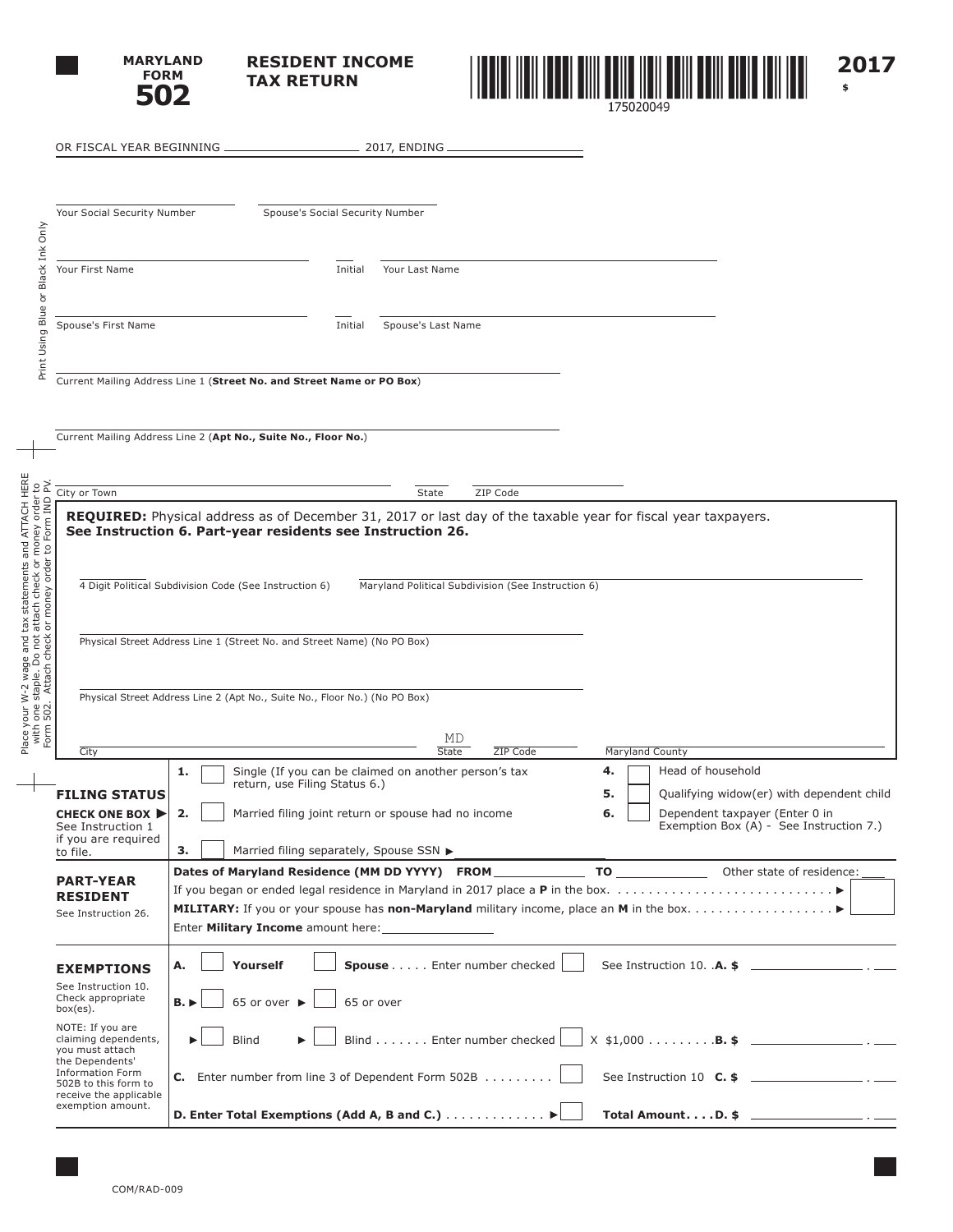

## **RESIDENT INCOME**



**2017**

| NAME                                      |     | SSN                                                                                                                                                             |                                     |
|-------------------------------------------|-----|-----------------------------------------------------------------------------------------------------------------------------------------------------------------|-------------------------------------|
|                                           |     |                                                                                                                                                                 |                                     |
| <b>INCOME</b>                             |     |                                                                                                                                                                 |                                     |
| See Instruction 11.                       |     |                                                                                                                                                                 |                                     |
|                                           |     |                                                                                                                                                                 |                                     |
|                                           |     |                                                                                                                                                                 |                                     |
|                                           |     | 1e. Place a "Y" in this box if the amount of your investment income is more than \$3,450 $\blacktriangleright$                                                  |                                     |
| <b>ADDITIONS</b>                          |     |                                                                                                                                                                 |                                     |
| <b>TO INCOME</b>                          |     |                                                                                                                                                                 | the contract of the contract of the |
| See Instruction 12.                       |     | 4. Lump sum distributions (from worksheet in Instruction 12.) $\ldots \ldots \ldots \ldots \ldots \qquad 4.$                                                    |                                     |
|                                           |     | <b>5.</b> Other additions (Enter code letter(s) from Instruction 12.) $\rightarrow \_\_\_\_\_\_\_\_\_\_\_\_\_\_\_\_$ .                                          |                                     |
|                                           |     | 6. Total additions to Maryland income (Add lines 2 through 5.) $\ldots \ldots \ldots \ldots \ldots \ldots$ $\triangleright$ 6. $\ldots$                         |                                     |
|                                           |     |                                                                                                                                                                 |                                     |
|                                           |     | 8. Taxable refunds, credits or offsets of state and local income taxes included in line 1  > 8.                                                                 |                                     |
| <b>SUBTRACTIONS</b><br><b>FROM INCOME</b> |     | 9. Child and dependent care expenses $\dots\dots\dots\dots\dots\dots\dots\dots\dots\dots\dots\dots\dots\dots$ > 9. $\_\_\_\_\_\_\_\_\_\_\_\_\_\_\_\_\_\_\_\_$ . |                                     |
| See Instruction 13.                       |     |                                                                                                                                                                 |                                     |
|                                           |     | 11. Taxable Social Security and RR benefits (Tier I, II and supplemental) included in line 1 ▶ 11. ______________________ . ____                                |                                     |
|                                           |     | 12. Income received during period of nonresidence (See Instruction 26.) ▶ 12. _________________ . _____                                                         |                                     |
|                                           |     |                                                                                                                                                                 |                                     |
|                                           |     |                                                                                                                                                                 |                                     |
|                                           |     | 15. Total subtractions from Maryland income (Add lines 8 through 14.) ▶ 15. __________________ . ____                                                           |                                     |
|                                           |     |                                                                                                                                                                 |                                     |
|                                           |     | All taxpayers must select one method and check the appropriate box.                                                                                             |                                     |
| <b>DEDUCTION</b><br><b>METHOD</b>         | ▶   | <b>STANDARD DEDUCTION METHOD</b> (Enter amount on line 17.)                                                                                                     |                                     |
| See Instruction 16.                       |     | <b>ITEMIZED DEDUCTION METHOD</b> (Complete lines 17a and 17b.)                                                                                                  |                                     |
|                                           |     | <b>17a.</b> Total federal itemized deductions (from line 29, federal Schedule A) $\cdot \blacktriangleright$ 17a.                                               |                                     |
|                                           |     |                                                                                                                                                                 |                                     |
|                                           |     | Subtract line 17b from line 17a and enter amount on line 17.                                                                                                    |                                     |
|                                           |     |                                                                                                                                                                 |                                     |
|                                           |     |                                                                                                                                                                 |                                     |
|                                           |     |                                                                                                                                                                 |                                     |
|                                           |     |                                                                                                                                                                 |                                     |
|                                           |     |                                                                                                                                                                 |                                     |
| <b>MARYLAND</b><br>TAX                    |     |                                                                                                                                                                 |                                     |
| <b>COMPUTATION</b>                        |     | 23. Poverty level credit (See Instruction 18.). $\ldots \ldots \ldots \ldots \ldots \ldots \ldots \ldots \ldots \ldots \ldots \vdash 23.$                       |                                     |
|                                           |     | 24. Other income tax credits for individuals from Part K, line 11 of Form 502CR                                                                                 |                                     |
|                                           |     |                                                                                                                                                                 |                                     |
|                                           |     | 25. Business tax credits You must file this form electronically to claim business tax credits on Form 500CR.                                                    |                                     |
|                                           |     |                                                                                                                                                                 |                                     |
|                                           |     | 28. Local tax (See Instruction 19 for tax rates and worksheet.) Multiply line 20 by                                                                             |                                     |
| <b>LOCAL TAX</b>                          |     |                                                                                                                                                                 |                                     |
| <b>COMPUTATION</b>                        |     | 29. Local earned income credit (from Local Earned Income Credit Worksheet in Instruction 19.). . 29. ________________.                                          |                                     |
|                                           |     | 30. Local poverty level credit (from Local Poverty Level Credit Worksheet in Instruction 19.) 30. ___________________ . ____                                    |                                     |
|                                           |     |                                                                                                                                                                 |                                     |
|                                           |     |                                                                                                                                                                 |                                     |
|                                           |     | 33. Local tax after credits (Subtract line 32 from line 28.) If less than 0, enter 033.                                                                         |                                     |
|                                           |     |                                                                                                                                                                 |                                     |
|                                           |     |                                                                                                                                                                 |                                     |
|                                           | 36. |                                                                                                                                                                 |                                     |
|                                           |     |                                                                                                                                                                 |                                     |
|                                           |     |                                                                                                                                                                 |                                     |
|                                           |     |                                                                                                                                                                 |                                     |